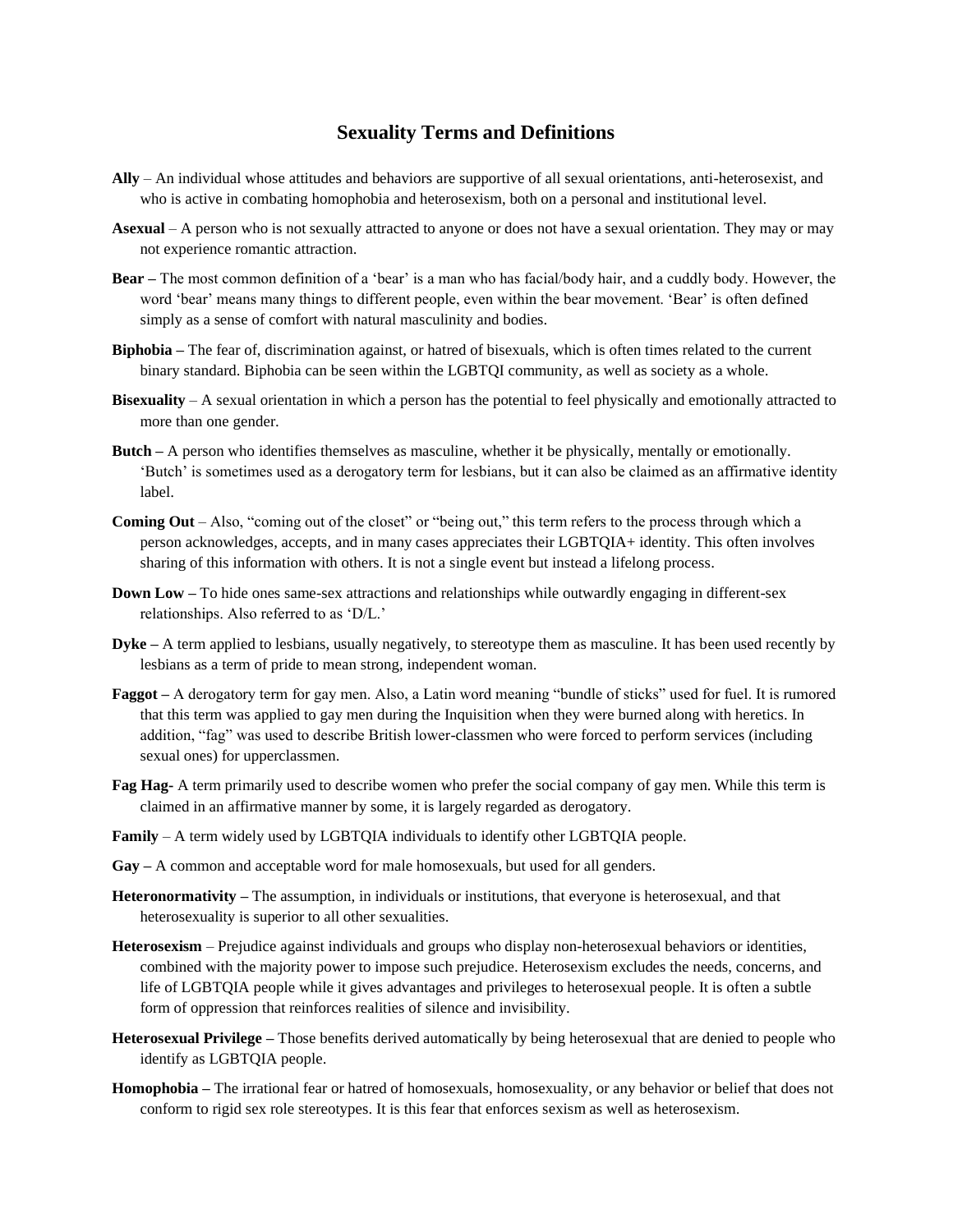- **In the closet**  to be "in the closet" means to hide one's LGBTQIA identity in order to keep a job, a housing situation, friends, or in some other way to survive. Many LGBTQIA individuals are "out" in some situations and "closeted" in others.
- **Institutional Oppression**  Arrangements of a society used to benefit one group at the expense of another through the use of language, media, education, religion, economics, etc.
- **Internalized Oppression**  The process by which a member of an oppressed group comes to accept and live out the inaccurate negative beliefs applied to the oppressed group by society.
- **Lesbian** A common and acceptable word for a woman only attracted to other women.
- **Lipstick Lesbian –** Usually refers to a lesbian with a feminine gender expression. Can be used in a positive or a derogatory way, depending on who is using it. It is sometimes also used to refer to a lesbian who is seen as automatically passing for heterosexual.
- **LGBTQIA** The acronym that means Lesbian, Gay, Bisexual and Transgender. The "Q" was most recently added to mean "questioning" or "queer." The "I" means "intersex" and the "A" stands for "asexual" and sometimes "allies".
- **Nellie –** A derogatory term used to describe a gay man acting in an effeminate manner.
- **Outing** The act of telling others that a person is LGBTOIA+ without that person's permission.
- **Pansexual –** A person who is sexually attracted to all or many gender identities and/or expressions.
- **Polyamory-** Refers to having honest, usually non-possessive, relationships with multiple partners and can include: open relationships, polyfidelity (which involves multiple romantic relationships with sexual contact restricted to those), and sub-relationships (which denote distinguishing between a 'primary' relationship or relationships and various 'secondary' relationships). Polyamory exists in the heterosexual community as well as the queer community.
- **QTPOC –** Acronym standing for Queer and Transgender People of Color
- **Queer** Some LGBTQ people use this term as a way of reclaiming the power associated in the past with this term and other derogatory terms (such as fag or dyke). Others use it as a more general all-inclusive term to represent a variety of sexual orientations and/or gender identities or anything that defies easy definition or categorization. Like any term or label, there is no general consensus on what Queer means, and it is still considered offensive by some.
- **Same Gender Loving-** A term sometimes used by members of the African-American/ Black community to express an alternative sexual orientation without relying on terms and symbols of European descent. The term emerged in the early 1990's with the intention of offering Black women who love women and Black men who love men a voice, a way of identifying and being that resonated with the uniqueness of Black culture in life (Sometimes abbreviated as 'SGL'.)
- **Sexual Orientation** A person's emotional, physical, and sexual attraction and the expression of that attraction with another individual. The term "sexual orientation" is favored over "sexual preference," as the latter term implies a choice, and most research shows that sexual attraction is not a choice.

## *One of the more important things to remember is the importance of self-definition: allowing people to define themselves, as they like.*

\*Adapted from: Cleveland State University, Office of Diversity and Multicultural Affairs Website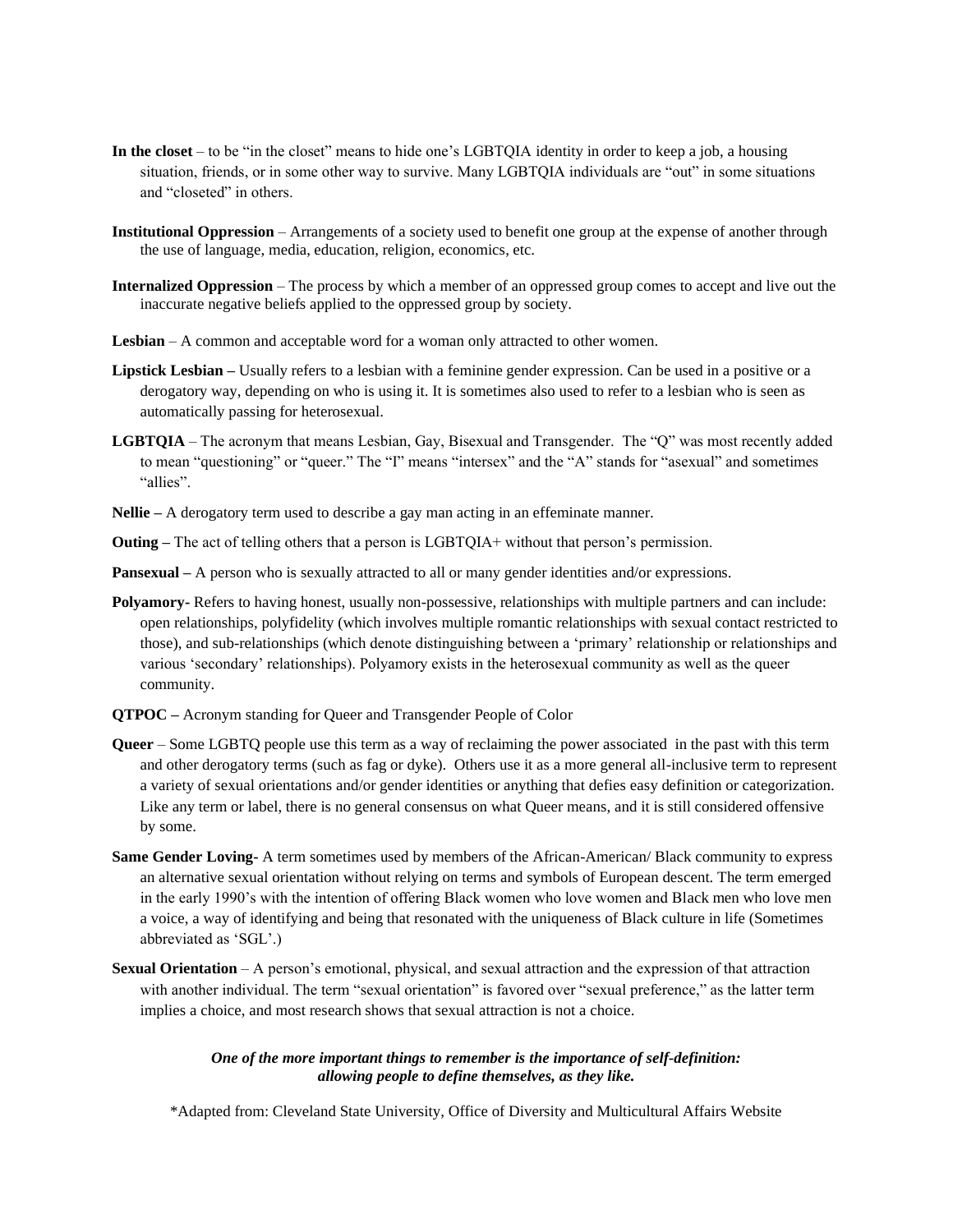## **Gender Terms and Definitions**

- **Ally**  An individual whose attitudes and behaviors are supportive of all gender identities and expressions and who is active in combating transphobia and cisgender-normativity, both on a personal and institutional level.
- **Agender** A person who does not experience a gender identity.
- **Androgynous:** A gender expression appearing as neither nor woman; presenting a gender either mixed or neutral
- **Biological sex or natal sex** the physiological makeup of a human being, most often a combination of genetic, hormonal, morphological, chromosomal, gonadal, biochemical and anatomical determinates that impact the physiology of the body and the sexual differentiation of the brain. Sex is often assigned at birth based on the appearance of the baby's external genitalia.
- **Binding-** The process of flattening one's breasts to have a more masculine or flat appearing chest.
- **Bottom Surgery-** Surgery on the genitals designed to create a body in harmony with a person's preferred gender expression. It is typically inappropriate to ask someone about their surgery status.
- **Cisgender person** someone who comfortably identifies with the traditional male and female gender binary. Cis describes a person who does not identify as transgender because the individual's gender identity aligns with their assigned sex at birth.
- **FTM** (female-to-male) an acronym that is used for individuals who are assigned the sex 'female' at birth but identify as a man. The term that is currently most accepted in the United States is trans man.
- **Gender** a concept that is influenced by culturally constructed ideas typically based on the binary system of male and female but more recently understood to be a spectrum (i.e. man, woman, both, neither, transgender, third gender, etc.).
- **Gender Identity** the *internal* experience of gender or how one experiences their own sense of self as a gendered being.
- **Gender expression**  an individual's outward and *external* gendered appearance. This may include hair styles, clothes, accessories, and mannerisms. Gender expression may also include gender roles which are also defined by an individual's culture/society. Gender roles may include careers, expectations for dating, and household chores.
- Gender Binary-The idea that there are only two genders- man/woman and that a person must be strictly gendered as either/or.
- **MTF** (male-to-female) an acronym for individuals who are assigned the sex 'male' at birth and identify as a woman. The term that is currently most accepted in the United States is trans woman.
- **Sexual Reassignment Surgery (SRS)** A term used to refer to a group of surgical options that alter a person's "sex". Also known as "Gender Confirmation Surgery".
- **Stealth-** This term refers to when a person chooses to be private in the public sphere about their gender history, either after transitioning or while successful passing. (Also referred to as 'going stealth' or 'living in stealth mode'.)
- **They/ Them/ Theirs -** Alternative pronouns that are gender neutral and preferred by some gender variant persons.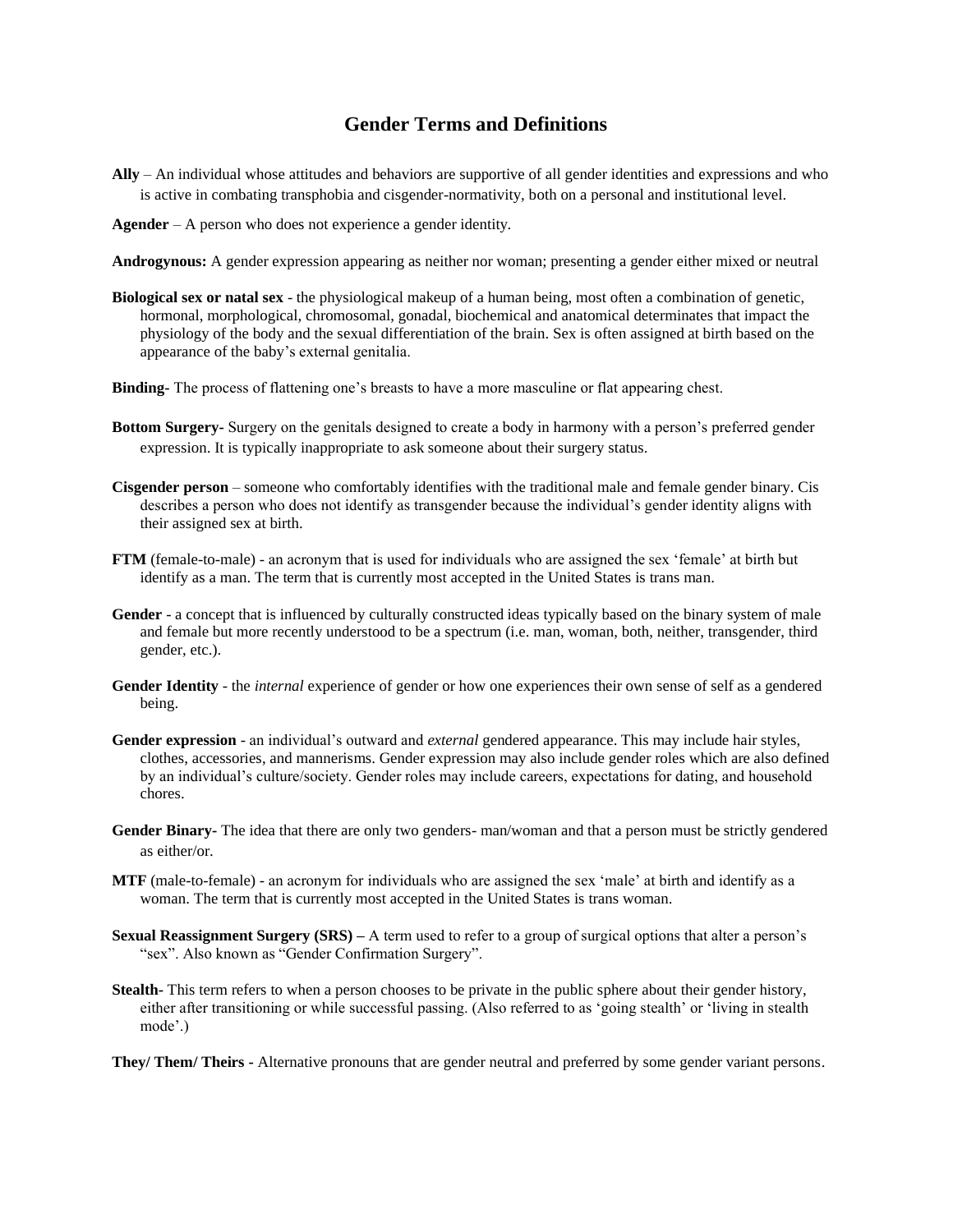- **Top Surgery-** This term usually refers to surgery for the construction of a male-type chest, but may also refer to breast augmentation. It is typically inappropriate to ask someone about their surgery status.
- **Transgender**  this term refers to individuals whose gender identity does not align with the sex they were assigned at birth. It is also an umbrella term that includes people who identify as non-binary, gender queer, cross dressers, and other examples of individuals who gender identity or expression may differ from cultural expectations.
- **Transition-** this term is primarily used to refer to the process a gender variant person undergoes when changing their bodily appearance to be more congruent with the gender they feel themselves to be and to be in harmony with their gender expression. These processes may include social, legal, and/or medical interventions but does is not required.
- **Transphobia** The irrational fear of those who are gender variant and/or the inability to deal with gender ambiguity.
- **Ze/ Hir/ Hirs-** Alternative pronouns that are gender neutral and preferred by some gender variant persons. Pronounced /zee/ and /here/, they replace "he"/"she" and "his"/"hers" respectively.

Other identities or terms that fall under the

**Transgender Umbrella**



- *Crossdresser* A person who wears clothes that are considered by the mainstream culture to be appropriate for another gender. They may be heterosexual, bisexual, or gay (preferred term to **transvestite'**).
- *Drag Kings and Drag Queens* who may dress in the clothes of the "opposite" gender for identity, fun, or performance.
- *Gender Variant* **/** *Gender non-conforming* **–** A person who either by nature or choice does not conform to genderbased expectations of society (e.g. transgender, transsexual, genderqueer, cross-dresser, etc.)
- *Genderqueer- Third-gender* A gender variant person whose gender identity is neither man nor woman, is between or beyond genders, or is some combination of genders.
- *Gender Fluid –* A person whose gender identity and expressions moves around on the gender spectrum. This can be daily or throughout their life.
- *Intersex* **-** (previously termed *hermaphrodite*) *-* It is a variety of genetic, hormonal, chromosomal, or anatomical conditions in which a person is born with reproductive or sexual anatomy that doesn't fit the typical classification as male or female. At birth, attending physicians often choose which gender to raise the child and perform reassignment surgery on individuals with ambiguous genitalia. Many who identity as intersex believe that early childhood surgical intervention is not only unnecessary but cruel and advocate counseling and support for children and families.
- *Trans man***-** An identity label sometimes adopted by female-to-male individuals to signify that they are men while still affirming their history as females. Also referred to as 'trans guy(s).'
- *Transsexual* describes an individual whose gender identity is other than their biological sex. To better align their gender identity and bodies, some of these individuals will modify their bodies to conform to their gender identity. Changing their bodies may include a range of modifications from taking hormones, having feminizing or masculinizing surgeries, which can include electrolysis for hair removal, breast implants or breast reductions, and removal and/or construction of genitals and other reproductive organs. In the past such procedures were often called "sex changes," but often the person going through this process does not believe that they are changing their sex, just making their body congruent with the sex they always were.